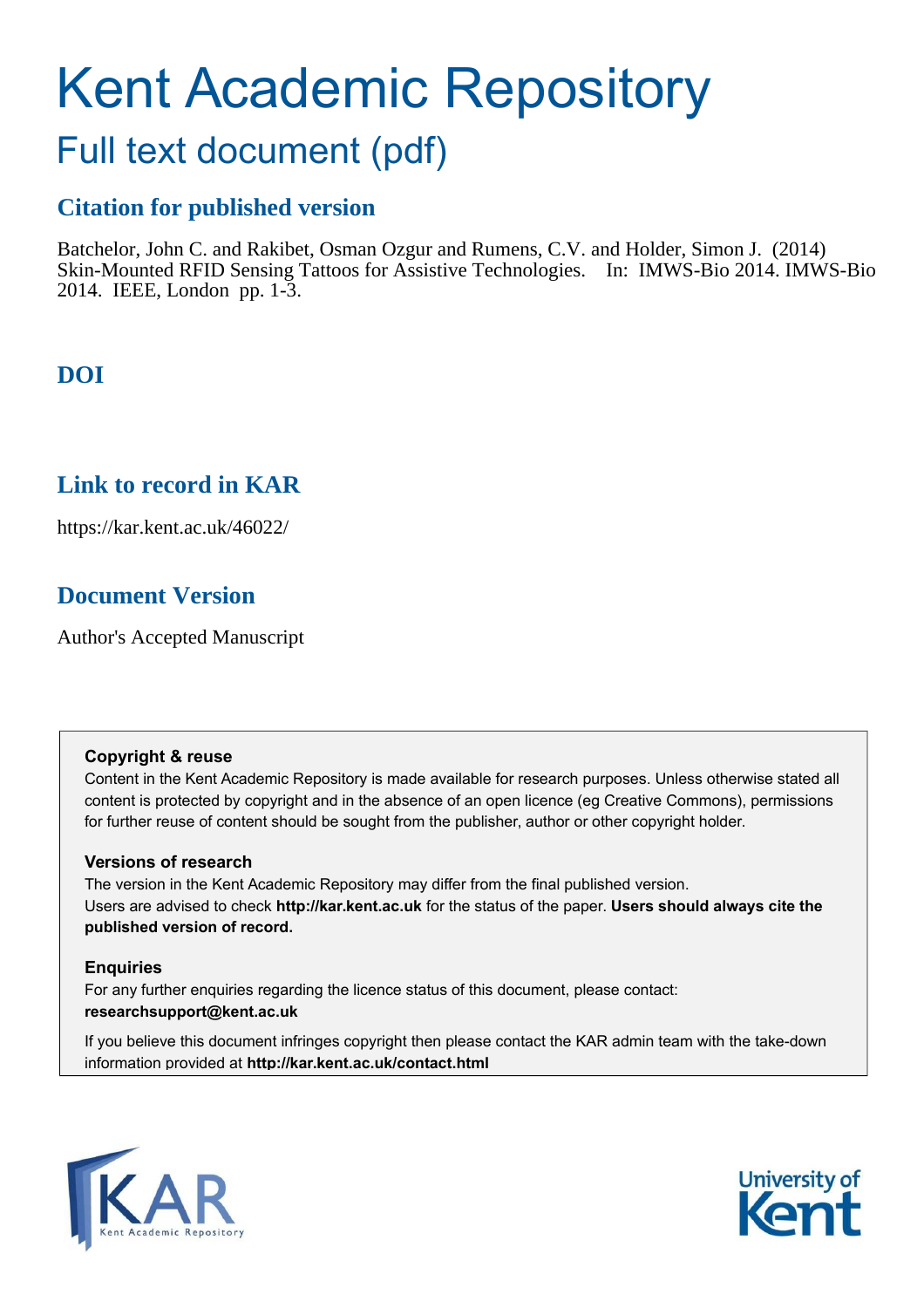## Skin-Mounted RFID Sensing Tattoos for Assistive Technologies

John C Batchelor\*, Osman O Rakibet\*, Christina V Rumens<sup>†</sup> and Simon J Holder<sup>†</sup>

\* School of Engineering University of Kent, Canterbury, Kent CT2 7NT, United Kingdom Email: j.c.batchelor@kent.ac.uk <sup>†</sup>School of Physical Sciences University of Kent, Canterbury, Kent, CT2 7NT, United Kingdom

*Abstract*  $\qquad$  UHF RFID technology is presented that can **facilitate new passive assistive technologies. Tongue control for human computer interfaces is first discussed where a tag is attached to the hard palate of the mouth and the tag turn-on power is observed to vary in response to tongue proximity. Secondly, a stretchable tag is fabricated from Lycra fabric that contains conducting silver fibres. The application of strain to the elastic tag again causes the required power at the reader to activate the tag to vary in proportion. This elastic tag is proposed as a temporary skin mounted strain gauge that could detect muscle twitch in the face or neck of an otherwise physically incapacitated person. Either design might be applied to the steering function of a powered wheelchair, or to facilitate the control of a computer mouse. Better than 3dB isolation is achieved in the tongue switching case and approximately 0.25dBm per percentage stretch is observed for the strain gauge.** 

*Index Terms* - RFID, assistive technology, wireless sensors

#### I. INTRODUCTION

In recent years Radio Frequency ID (RFID) technology has been proposed and explored for potential in passive wireless sensing and progress has been made in producing strain gauges for use on and off the skin [1, 2], vapor sensing, [3, 4, 5] and proximity or touch sensing [6]. The specific application of passive, skin-mounted wireless sensing as an interface to assistive technologies will be discussed here through two prototype tags, one in the mouth and the other mounted externally on-skin. These tags are developed with so that severely incapacitated people might control their wheelchair or computer based speech synthesizers by their tongues or by twitching a facial muscle. These tags would communicate wireless to a nearby reader system mounted on the chair and sharing the same power supply. The passive nature of the tags, together with their ultra-low profile allows them to be unobtrusive and provide dignity to the user. It is anticipated that new additive manufacturing techniques will provide these passive sensors as integrated units which can be disposed of daily.

#### II. RFID TAGS FOR ASSISTED LIVING

Tongue control is often a possibility for quadriplegics who can retain fine motor control of their tongues. This is important as even a severely incapacitated person would never rely entirely on an automated, self-navigating wheelchair, and it is essential that the user always retains some element of control. However, it is desirable that any interface facilitating such input should be as discreet as possible. As the enabling technology is passive there is no requirement for a bulky and inconvenient battery, together with supporting electronics to be worn on the skin. However, the low powers associated with passive wireless transmission and the well-known high losses associated with human tissue, mean that designing sufficiently efficient sensors is a challenge [7].

#### III. PASSIVE WIRELESS TONGUE CONTROL

The tag design in Fig. 1 that is proposed for application to tongue control is a development of an inkjet printed transfer tattoo design [8]. At 800 MHz the hard palate and tongue were modelled with material parameters such that  $\varepsilon_r = 55$  and conductivity  $\sigma = 0.9$  S/m and the teeth with  $\varepsilon_r = 12.5$  and conductivity  $\sigma = 0.14$  S/m. A prototype was etched from copper cladding on a polyester sheet. The tag was assessed using a VoyanticLite system for read performance when mounted in a mouth that was open and closed. Polystyrene blocks ( $\varepsilon_r \sim 1$ ) were used to obtain read ranges for the tongue in a number of controlled proximities to the tag and each result was taken as an average over 5 trials. For each tonguetag separation, the measured backscattered power was observed to vary in proportion.

The increasing capacitance associated with the approaching tongue progressively detuned the tag and consequently reduced the available backscattered power. 5dB power range was obtained with the mouth open across the maximum and minimum tongue spacing (where minimum spacing is the tongue touching the tag). This allows for the possibility of not just two state switching, but also for an number of up to 5 or 6 states in total [9].

Using the modelled mouth shown in Fig. 1, the back scattered power was obtained in proportion to the antenna terminal match and gain, and this was compared to measurement. The results presented in Fig. 2 are averaged over trials for 3 separate users. An excellent agreement between the modelled and measured values can be seen.

To obtain a more realistic view of user accuracy when required to hit targets that are not systematically increasing, the three users were subsequently tasked to hit target distances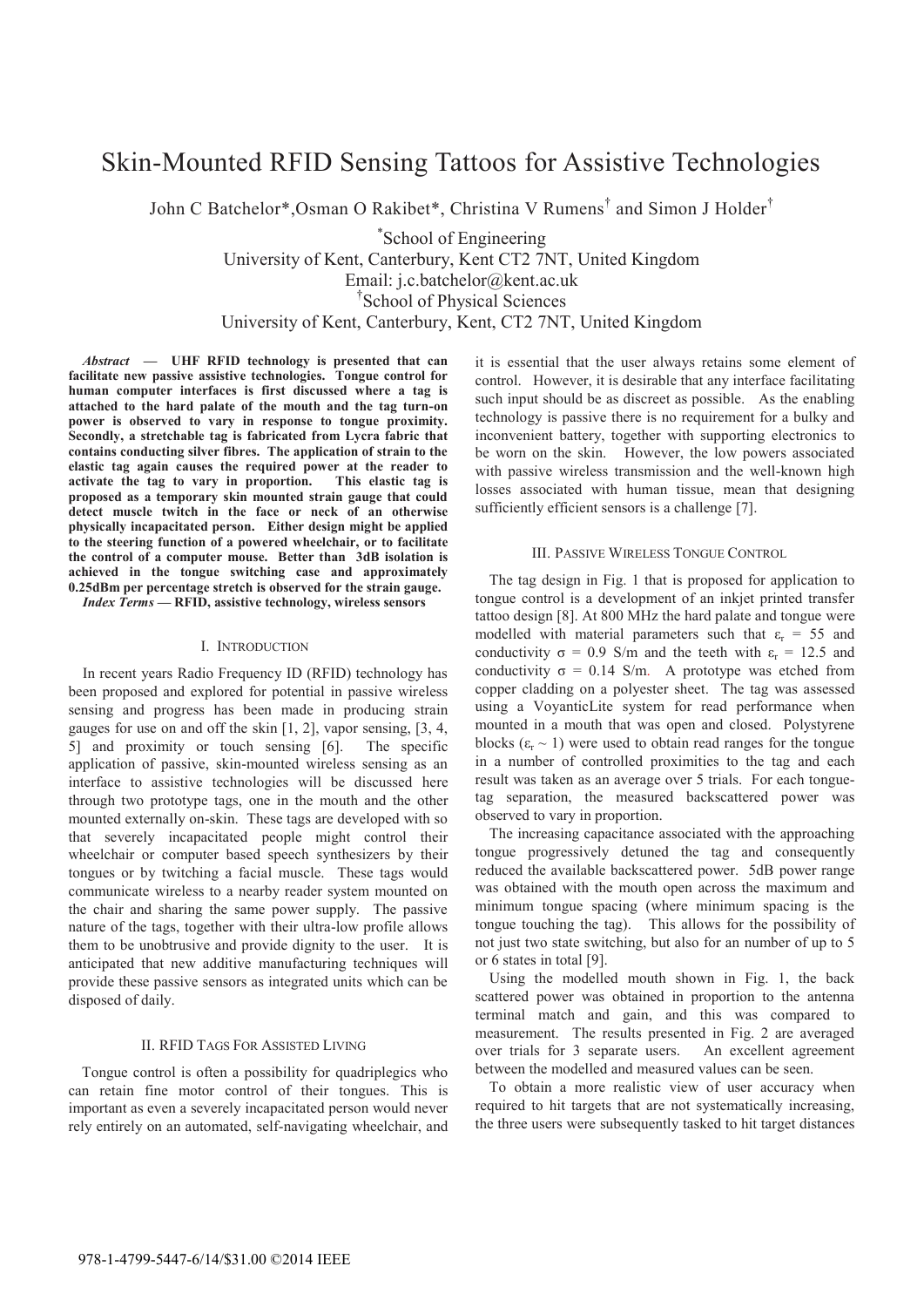in a random sequence of 25. Initial errors were no more than 11% in magnitude and all users reduced their average target errors to under 1% towards the end of the 25 target sequence.



Fig. 1. Simulated mouth and tongue sensing tag. Tag conformed to curvature of hard palette.



Fig. 2. Average Transmission coefficient simulation

#### IV. PASSIVE EPIDERMAL STRAIN OPERATED CONTROL

An alternative form of passive wireless interface proposed is the epidermal mounted strain gauge shown in Fig.3 [10]. The design is again derived from a transfer tattoo, but in this case is realized using a conductive Lycra fabric mounted on a flexible polymer substrate. A fabric RFID strain gauge is described in [1] using a PVC substrate over strains of 60%. The tag considered here is for mounting directly on-skin to detect muscle twitch. To be compatible with skin elasticity, it is fabricated from silver nano-particle impregnated Lycra [11]. The polymer substrate is PDMS loaded with barium titanate [12] to increase the relative permittivity to 3.4 and reduce tag size. PDMS is widely used for domestic applications and is safe for skin contact. The challenge of finding an adhesive with elastic properties compatible with that of the Lycra and PDMS was avoided by attaching the Lycra antenna to the substrate during the curing process. The liquid polymer then attached to the fibres on the lower side of the Lycra, providing a strong and elastic adhesion. The finished prototype was 1mm in height. Measurement of strain response was taken using a test jig (not mounted on the skin) and backscattered power was measured by the Voyantic system as a function of applied strain. The results were averaged over 5 separate tests are presented in Fig. 5.



Fig. 3. Passive wireless epidermal strain gauge. Length: 57mm, width: 20mm. PDMS substrate thickness: 1mm.

The tag becomes progressively detuned as the antenna is stretched beyond its optimum dimensions in a similar manner to that of [13]. The sensed parameter is therefore related to the backscattered power received at the reader. The trend obtained is largely linear with a sensitivity of 0.25dBm/percent strain and good repeatability was obtained. To assess the amount of stretch the tag would be required to withstand and be sensitive to, a volunteer was observed raising an eyebrow. This indicated that 1cm displacement is typically achievable. This displacement is twice that over which the tag was assessed, meaning that obtaining useful data with typical facial twitches should present useful sensed data.



Fig. 4(a) PDMS with LycraÆ, (b) Expanded view of rounded slot end.



Fig. 5. Transmit power to achieve tag turn-on as a function of slot length with applied strain.